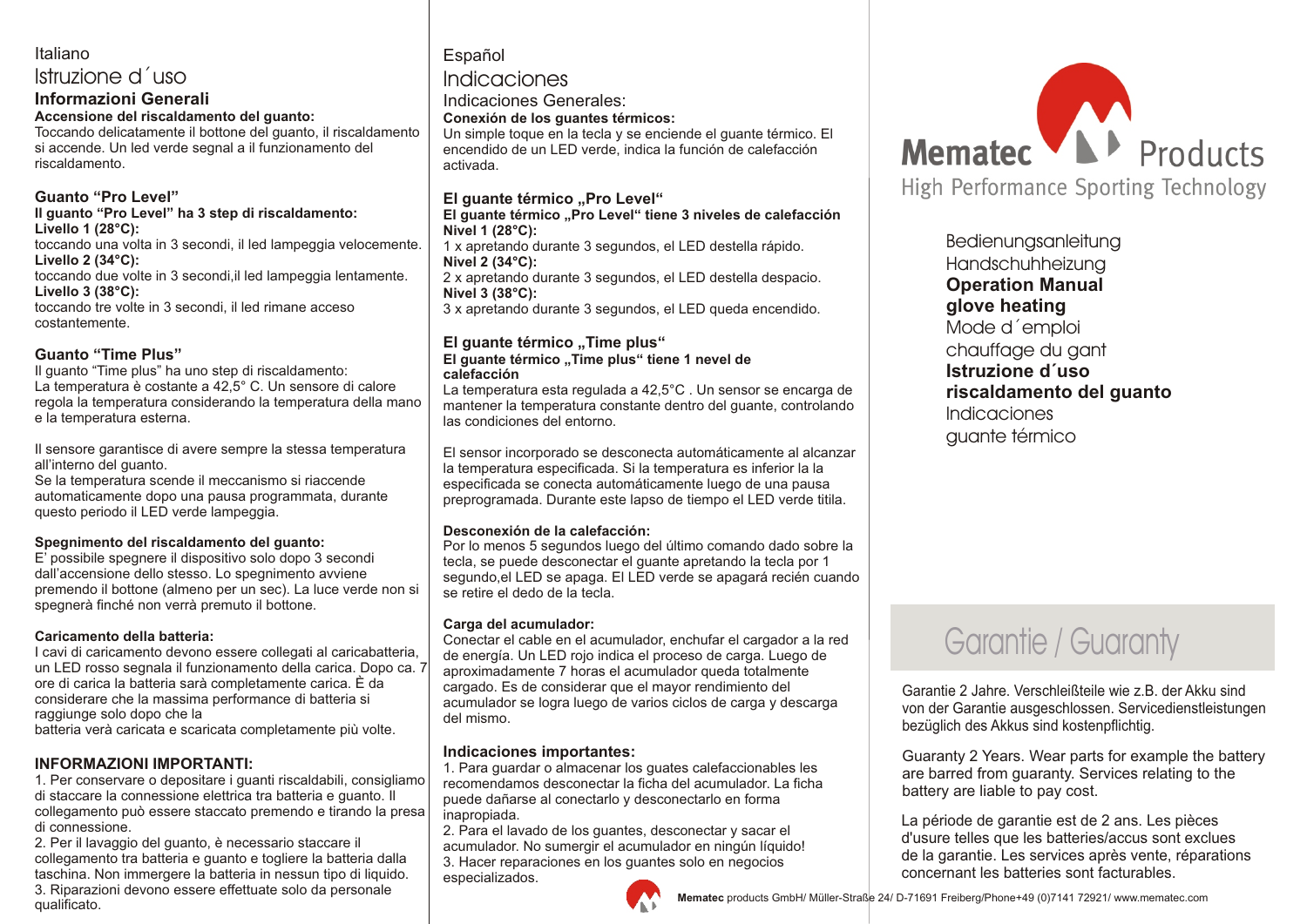### **Deutsch** Bedienungsanleitung **Allgemeine Hinweise:**

**Einschalten der Handschuhheizung:** Durch leichtes Berühren des Tasters, für mindestens 3 Sekunden, schaltet sich die Heizung ein. Eine grüne Funktionsleuchte LED signalisiert die Heizfunktion.

#### **Handschuh "Pro Level"**

**Handschuh "Pro Level" hat 3 Heizstufen Heizstufe 1 (28 °C):** 1x berühren binnen 3 Sekunden, LED blinkt schnell. **Heizstufe 2 (34 °C):** 2x berühren binnen 3 Sekunden, LED blinkt langsam. **Heizstufe 3 (38 °C):** 3x berühren binnen 3 Sekunden, LED leuchtet konstant.

# **Handschuh "Time plus"**

**Handschuh "Time plus" hat 1 Heizstufe** Die Temperatur ist auf 42,5°C festgelegt. Ein Sensor sorgt für eine konstante Innentemperatur des Handschuhs unter

Berücksichtigung der Umgebungstemperatur. Der integrierte Sensor schaltet bei Erreichen der

Zieltemperatur automatisch zurück. Fällt die Temperatur unter die gewählte Zieltemperatur, schaltet sich die Heizung automatisch nach einer fest programmierten Pausezeit wieder ein. In diesem Zeitraum blinkt die grüne LED.

#### **Ausschalten der Heizung:**

Mindestens 3 Sekunden nach der letzten Betätigung kann die Heizung durch erneutes Berühren (mindestens 1 sec) des Tasters ausgeschaltet werden. Die grüne LED erlischt erst, nachdem der Finger den Taster nicht mehr berührt.

#### **Laden der Akkus:**

Ladekabel in das Ladegerät einstecken, eine rote LED signalisiert den Ladevorgang. Nach ca. 7 h ist der Akku vollständig geladen. Es ist zu beachten, dass die maximale Akkuleistung erst nach mehrmaligem Laden und Entladen erreicht wird.

# **WICHTIGE HINWEISE:**

1. Zum Aufbewahren oder Lagern der Handschuhheizung empfehlen wir die Anschlussleitung zu trennen. Die Steckverbindung kann durch drücken und ziehen gelöst werden.

2. Zum Waschen des Handschuhs Steckverbindung lösen und Akkugehäuse aus der Tasche nehmen. Niemals das Akkugehäuse in Flüssigkeiten tauchen!

3. Reparaturen der Handschuhheizung nur im Fachhandel durchführen lassen.

# **English** Operation Manual **General Information:**

**Turning-on of the glove heating:**

Touching gently the button of the glove, for a minimum time off 3 seconds, the heating switches on. A green lamp signalizes the function of the heating.

### **Glove "Pro Level" Glove "Pro Level" with 3 heating stages: Level 1 (28 °C):**

touching once within 3 seconds, the lamp blinks fast. **Level 2 (34 °C):** touching twice within 3 seconds, the lamp blinks slowly. **Level 3 (38 °C):** touching thrice within 3 seconds, the lamp glows constantly.

# **Glove "Time plus"**

**Glove "Time plus" with 1 heating stage:** The settled temperature is 42,5°C. A heat sensor adjusts the temperature in line with hand and outside temperatures.

The imbedded sensor switches automatically down by reaching the target temperature. If the temperature falls under the target temperature, the heating switches on again automatically after a programmed pause. During this time the green LED is flashing.

### **Turning off the glove heating:**

At least 3 seconds after the last button touch the heating can be turned off by touching the button once again (at least 1 sec). The green LED will switch off when the touch button is released.

# **Charging of the batteries:**

The charging cables have to be connected to the battery charger, a red lamp signalizes the charging process. It takes about 7 hours to charge the batteries completely. Please consider that the maximum performance of the battery will be reached after a few charging and discharging cycles.

# **IMPORTANT INFORMATION:**

1. To retain or to store the glove heating we recommend to separate the connecting cable. Pushing and drawing the plug-in connection, it can be undone.

2. To wash the glove, the plug-in connection has to be undone and the batteries have to be taken out of of the pocket. Don´t immerse the batteries into any kind of liquid!

3. Maintenance has to be done by specialised trade only.

# **Français**

# Mode d´emploi

# **Instructions générales:**

**Activer le chauffage du gant:**

Le chauffage est activé par simple pression du doigt sur le capteur pendant au moins 3 secondes. La LED verte signale que le chauffage est activé.

### **Gant « Pro Level »**

**Gant « Pro Level » avec 3 niveaux de chauffage : Niveau 1 (28°C) :**

appuyer 1 fois en 3 secondes, la LED clignote rapidement. **Niveau 2 (34°C) :**

appuyer 2 fois en 3 secondes, la LED clignote lentement. **Niveau 3 (38°C) :**

appuyer 3 fois en 3 secondes, la LED reste allumée.

# **Gant « Time plus »**

| Gant « Time plus » avec un seul niveau de chauffage :     |
|-----------------------------------------------------------|
| La température est fixée à 42,5°C. Un senseur thermique   |
| assure une température constante à l'intérieur du gant en |
| tenant compte de la température extérieure.               |
| Le senseur intégré s'arrête automatiquement lorsque la    |
| température programmée est atteinte. Le chauffage se      |
| réenclenche automatiquement si la température descend en  |
| dessous de la température déterminée après un temps de    |
| pause programmé pendant lequel une LED clignote.          |

### **Éteindre le chauffage:**

Appuyer sur le capteur au moins 3 secondes après la dernière pression pour éteindre le chauffage (toucher au moins 1 seconde). La LED verte ne s'éteint que lorsque le doigt ne touche plus le capteur.

### **Charger les batteries:**

Pour le chargement connecter le câble de la batterie sur le chargeur livré, Brancher le chargeur sur une prise 230 V. Une LED rouge signale le processus de chargement. Après env. 7 h la batterie est complétement chargée. Veuillez noter que la capacité maximale de vos batteries ne peut être atteinte qu'aprés plusieurs cycles de Chargement/déchargement.

# **INFORMATIONS IMPORTANTES:**

1. Pour conserver ou stocker vos gants chauffants il est conseillé de débrancher le chauffage . La batterie peut être déconnectée par pression sur la fiche de raccordement qui peut ensuite être retirée facilement

2. Pour laver le gant, déconnecter la fiche de raccordement et retirer le boîtier de la batterie de la poche. Ne jamais immerger le boîtier de la batterie dans des liquides.

3. Toute réparation doit être effectuée en magasin spécialisé.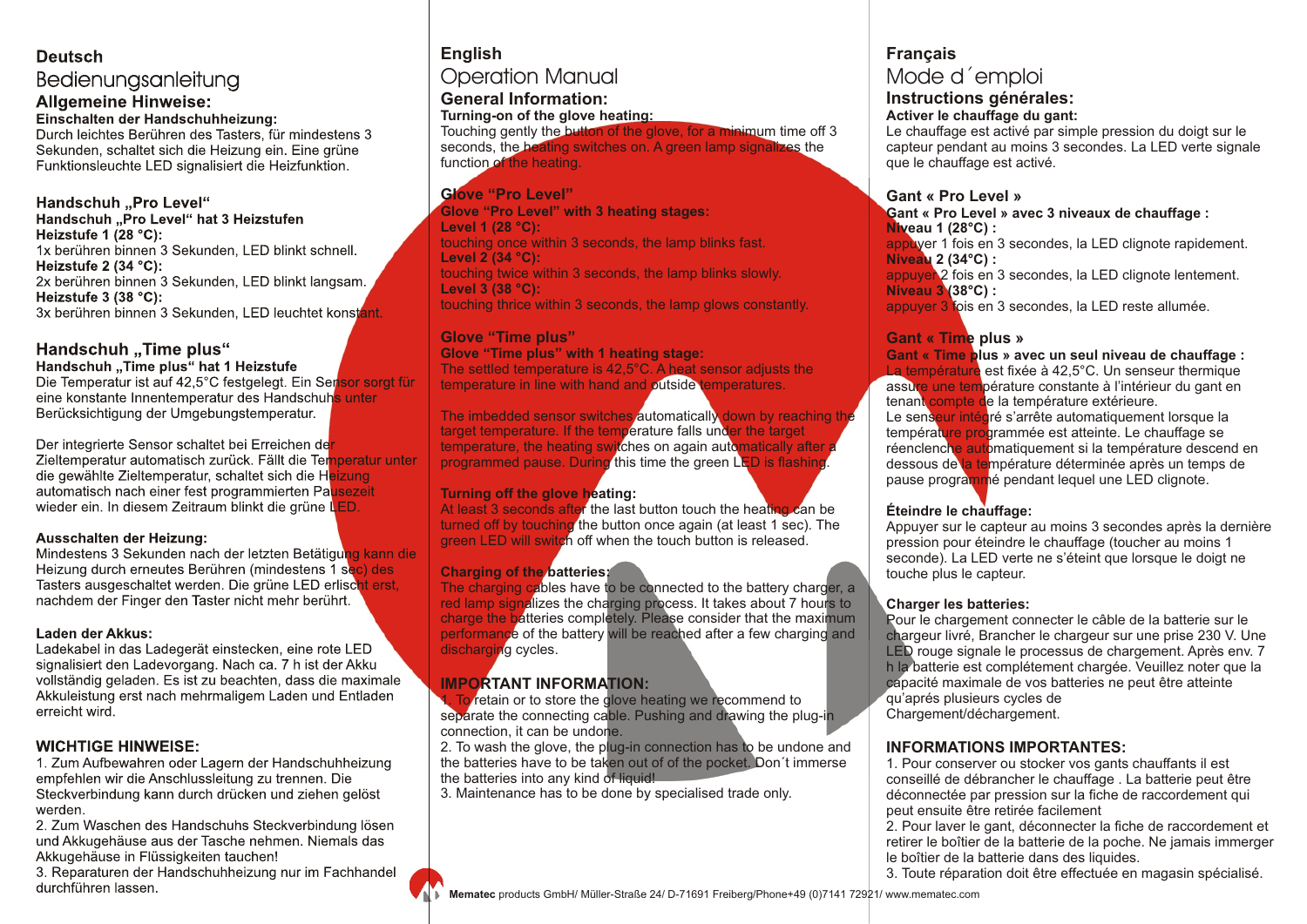# **Nederlands**

# Gebruiksaanwijzing

### **Aanzetten van de verwarming:**

Druk licht op de knop om de verwarming in te schakelen.De groene led geeft aan of de verwarming is ingeschakeld.

**De handschoen 'Pro Level' heeft 3 warmtefuncties: Warmtefunctie 1 (28°C):** 1 keer aanraken binnen de 3 seconden, de led knippert snel.

**Warmtefunctie 2 (34°C):** 2 keer aanraken binnen de 3 seconden, de led knippert langzaam.

**Warmtefunctie 3 (38°C):** 3 keer aanraken binnen de 3 seconden, de led blijft branden

### **De handschoen 'Time Plus' heeft 1 warmtefunctie:**

De temperatuur is ingesteld op 42.5°C. Een sensor zorgt voor een constante inwendige temperatuur van de handschoenen rekening houdende met de omgevingstemperatuur

Een geïntegreerde sensor schakelt bij het bereiken van de doeltemperatuur automatisch terug. Eenmaal de gekozen doeltemperatuur bereikt is, schakelt de verwarming zich na een vast geprogrammeerde pauzetijd automatisch terug in. In deze pauzetijd knippert de groene led.

#### **Uitzetten van de verwarming:**

Druk weer licht op de knop, de groene led gaat uit evenals de verwarming.

### **Laden van de batterijen:**

De kabel aanbrengen in het laadapparaat. De rode led geeft aan of er geladen wordt. Als de rode led uit is, zijn de batterijen geladen. De laadtijd wordt elektronisch geregeld en hangt af van de capaciteit van de batterijen.

### **Belangrijke aanwijzingen:**

1.Tijdens het bewaren van de handschoenen is het raadzaam de batterijen los te koppelen van de handschoenen. Dit kan door zowel te drukken en te trekken aan de stekkerverbinding.

2. Om de handschoen te wassen moeten de batterijen worden losgemaakt en verwijderd. De batterijen niet in een vloeistof onderdompelen.

3.Reparaties mogen alleen worden uitgevoerd door gekwalificeerd personeel.